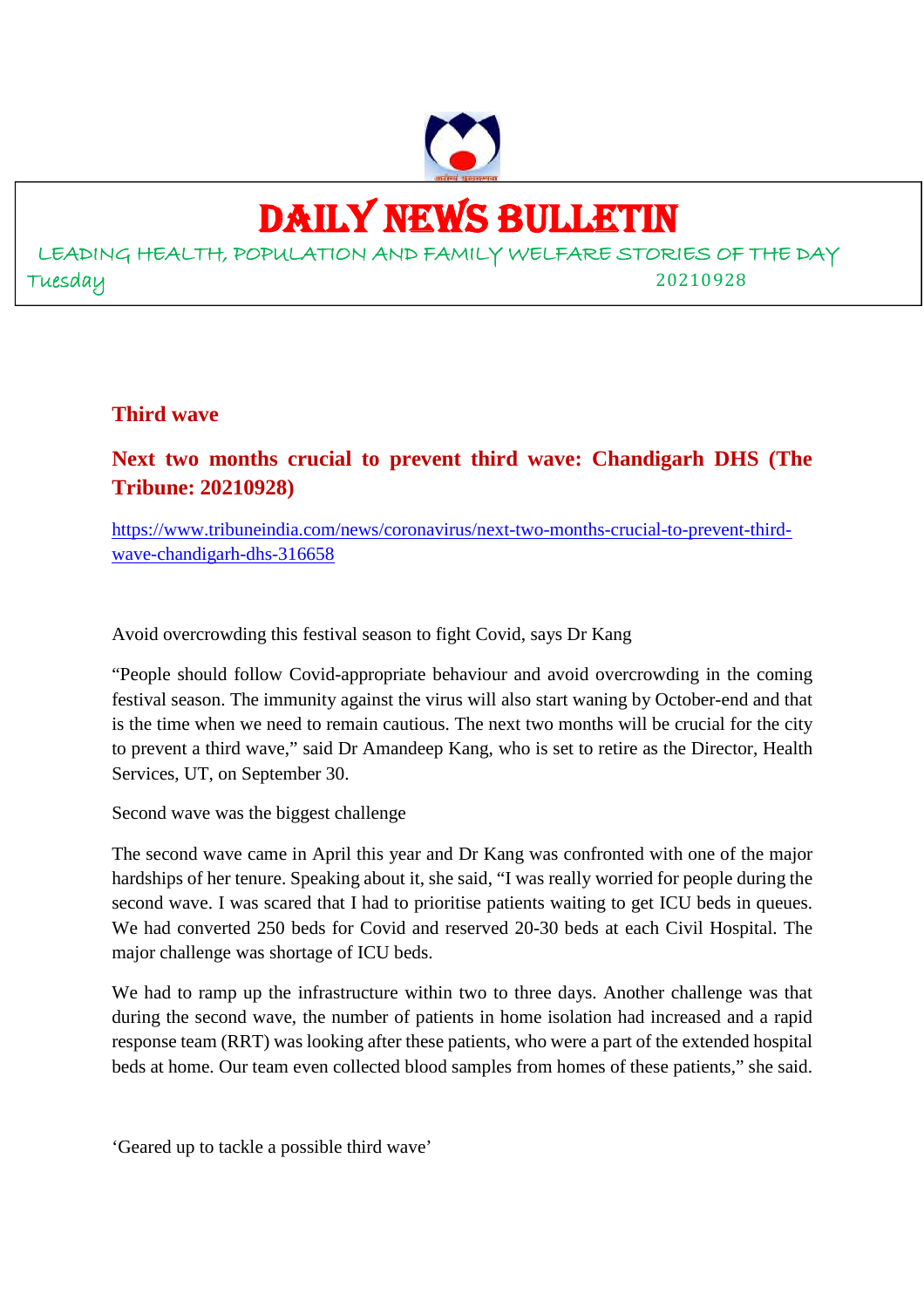Asked about the preparations for a possible third wave, Dr Kang said, "From six ICU beds, the infrastructure has been increased to 20 ICU beds at the GMSH-16. There are 15 ICU beds at the Civil Hospital, Sector 45, for paediatric patients. There are an additional 12 ICU beds at the nursing college building of the GMSH. We have provided oxygen concentrators to each Health and Wellness Centre and have 80 more in stock."

The RT-PCR capacity has been enhanced by all government hospitals in the city. By next month, the GMSH, Sector 16, will also have an RT-PCR machine that will be able to conduct at least 500 tests daily.

"A tele hub for paediatric Covid patients will be launched soon wherein the PGI will be the nodal paediatric centre and will be connected to all government hospitals and healthcare workers (HCWs). Through this digital platform, paediatricians will be able to seek consultation from each other and take better care of the patients," she said.

### **India logs 29,616 new Covid cases**

### **India logs 29,616 new Covid cases, 290 more deaths (The Tribune: 20210928)**

https://www.tribuneindia.com/news/coronavirus/india-logs-29-616-new-covid-cases-290 more-deaths-316009

Covid recovery rate recorded at 97.78 per cent

India logs 29,616 new Covid cases, 290 more deaths

Photo for representation purposes. PTI

India logged 29,616 new coronavirus infections, taking the total tally of cases to 3,36,24,419, while the active cases rose by 1,280 to reach 3,01,442, according to the Union Health Ministry data updated on Saturday.

The death toll climbed to 4,46,658 with 290 fresh fatalities, the data updated at 8 am showed.

The active cases now constitute 0.90 per cent of the total infections, while the nationwide Covid recovery rate was recorded at 97.78 per cent, the highest since March 2020, the ministry said.

An increase of 1,280 cases had been recorded in the active Covid caseload in a span of 24 hours, it said.

The daily positivity rate was recorded at 1.86 per cent, while the weekly positivity rate was 1.99 per cent. The latter had been below 3 per cent for the last 92 days, it said.

The 290 new fatalities include 127 from Kerala, 51 from Maharashtra and 27 from Tamil Nadu.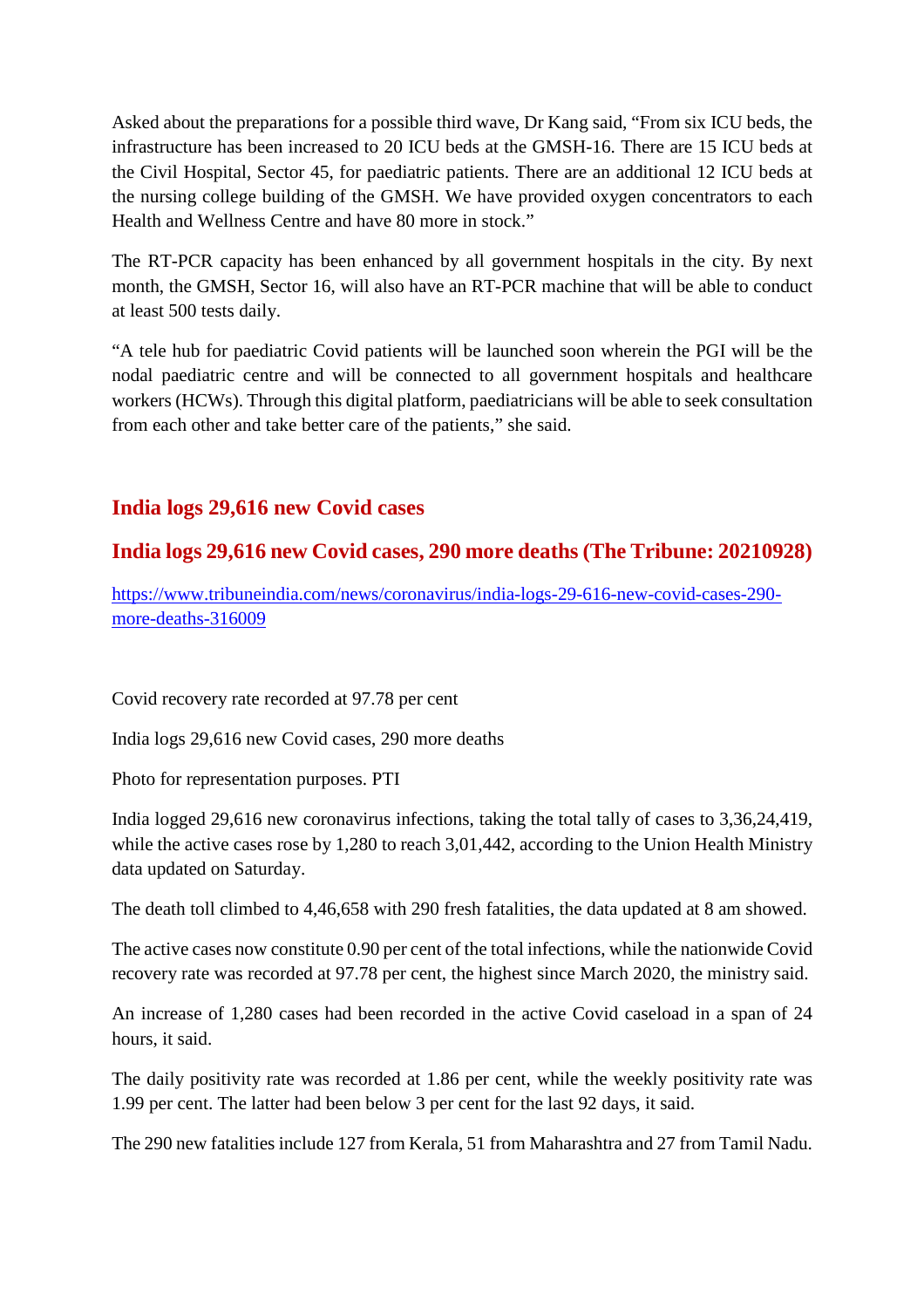A total of 4,46,658 deaths have been reported so far in the country including 1,38,776 from Maharashtra, 37,706 From Karnataka, 35,454 from Tamil Nadu, 25,085 from Delhi, 24,318 from Kerala, 22,890 from Uttar Pradesh and 18,716 from West Bengal. PTI

### **Covid vaccination**

### **Covid vaccination allowed at home for ill, disabled (The Tribune: 20210928)**

https://www.tribuneindia.com/news/coronavirus/covid-vaccination-allowed-at-home-for-illdisabled-315336

Covid vaccination allowed at home for ill, disabled

Photo for representational purpose only.

The Centre today said two-thirds of the country's 94 crore adults had received at least one dose of the Covid-19 vaccine and nearly one-fourth had received both doses in a significant rampup of the inoculation drive even as it warned that the second wave wasn't over.

To expand vaccination coverage, the government today announced it had approved home vaccination for people who could not visit centres due to illness or disability.

UK decision biased, says Health Secretary

UK's decision of 10-day quarantine for those vaccinated with Covishield in India is "discriminatory", the government said on Thursday

Union Health Secretary Rajesh Bhushan said both countries were engaged in a dialogue on the matter

British High Commissioner Alex Ellis said India and the UK held an "excellent" technical discussion on the issue of vaccine certification

"Such persons will be administered vaccines at home under supervision," NITI Aayog member VK Paul said. India saw 31,923 new cases on Thursday with Health Secretary Rajesh Bhushan warning that the "second wave has not yet concluded."

"We are in the midst of a second surge even while we may be witnessing a decline. Covidappropriate behaviour has to be maintained at all times and the vaccine rate has to be expanded," he added. Even today 33 districts have over 10% plus positivity with 13 districts from Kerala alone. Among 23 districts with 5 to 10% positivity, two – Bilaspur and Mandi – are from Himachal. On vaccination, government data shows 62 crore people have received the first dose and 21.55 crore have received both.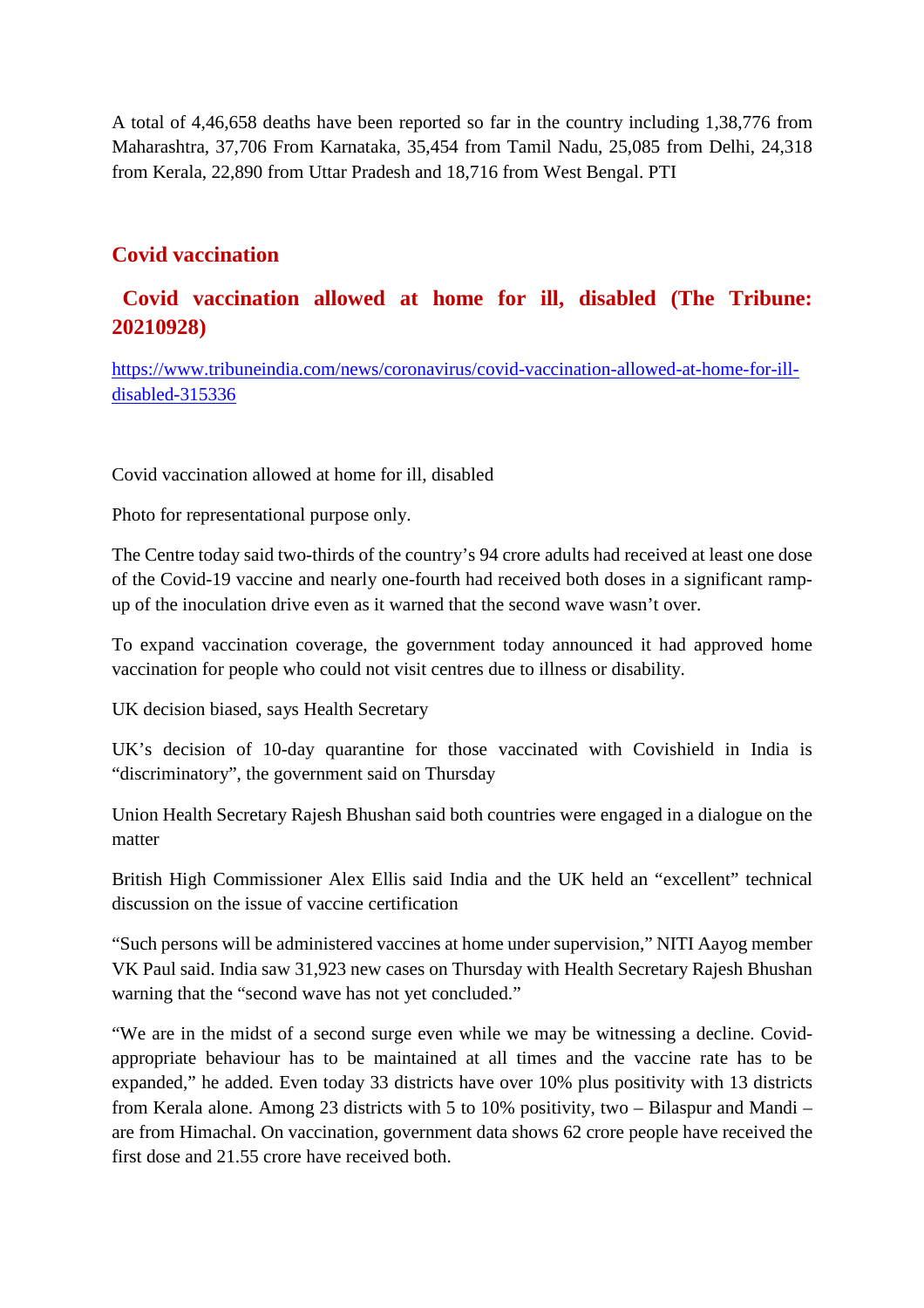Between May 1 and September 22, only 6% of all doses were administered in private centres. On an average, India administered 82 lakh average doses daily in September. As the government scaled up the vaccination, ICMR Director General Balram Bhargava said festivities must be observed within families only; mass gatherings and non-essential travel related to festivity and holidays should be avoided for the next few months.

| <b>TARGET 94 CRORE</b> |  |  |
|------------------------|--|--|
|                        |  |  |

| <b>Received first dose</b>   | 62 cr    |
|------------------------------|----------|
| Have received both           | 21.55 cr |
| <b>Jabs in rural centres</b> | 45.75 cr |
| In urban centres             | 25.42 cr |
| To men                       | 43.39 cr |
| To women                     | 39.72 cr |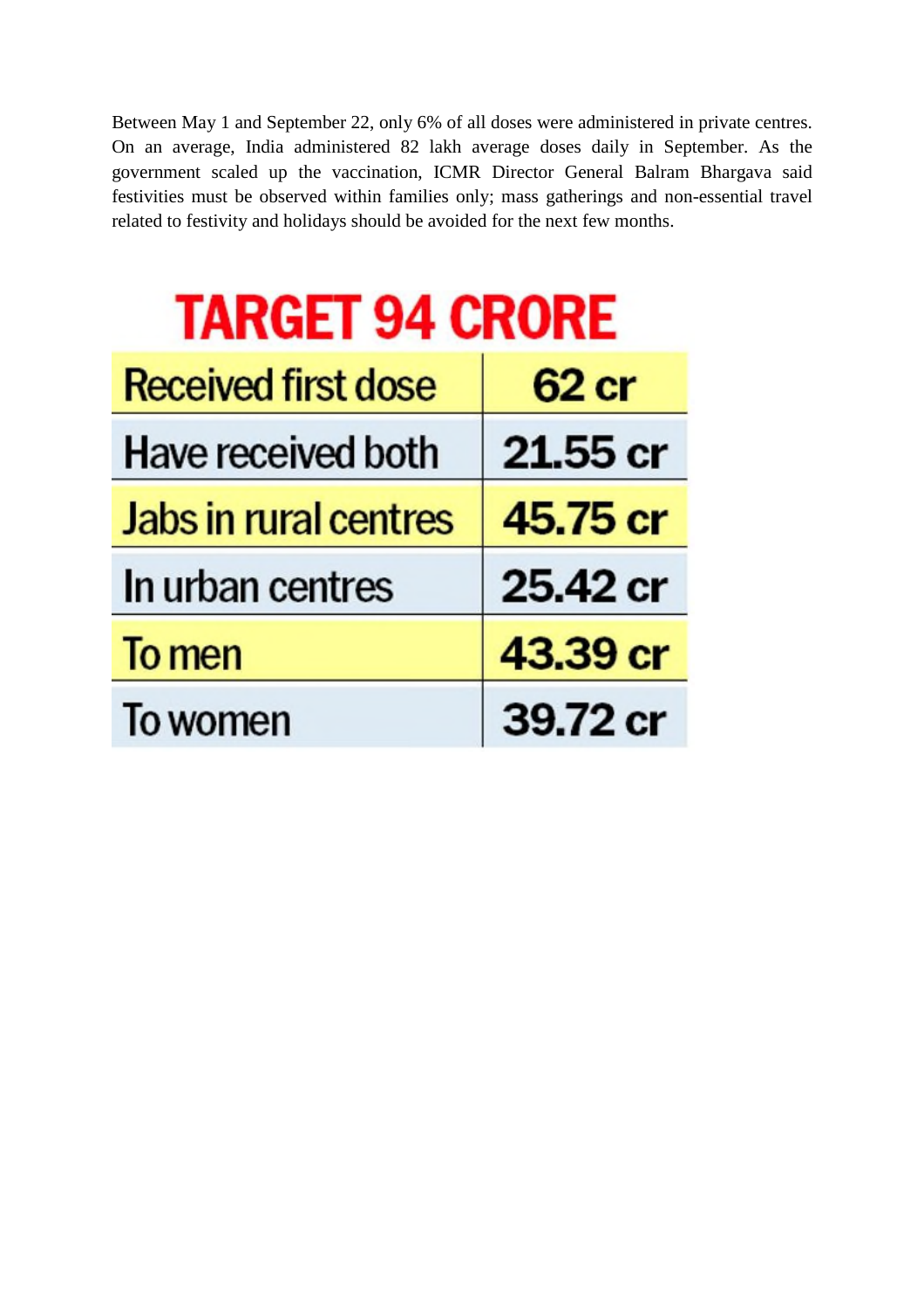### **Essential supplements**

### **Essential supplements for women in their 30s (The Indian Express: 20210928)**

https://indianexpress.com/article/lifestyle/health/nutritionist-supplements-women-30snutrition-7508190/

Eating a balanced diet is key to a healthy life. But as we get older, our body's requirements evolve and sometimes you need extra help from supplements, said nutritionist Lovneet Batra

supplementsA nutritionist lists supplements that women should take in their 30s. (Source: Getty Images/Thinkstock)

It is important to eat a balanced diet to maintain overall well-being. But as one gets older, the body's requirements also change which is why supplements are needed, said nutritionist Lovneet Batra.

ALSO READ |Get the most out of vitamin supplements with these expert tips

"Eating a balanced diet is key to healthy living. But as we get older, our body's requirements evolve and sometimes you need extra help from supplements," she added.

Folic acid

Folic acid is an important nutrient for cellular reproduction and cell growth. Women of childbearing age, particularly those planning to get pregnant, should increase their intake of B vitamin folate. They are available over the counter for everyone in their 30s.

Iron

Another important mineral for women in their 30s is iron. Women are at great risk of developing iron deficiency, which can cause them to feel tired, and also increase the chances of infection and more.

Vitamin D

Vitamin D will help you absorb the extra calcium you're taking. It also supports heart health and can even help in your weight loss journey. That's a win-win.

vitamin D, Vitamin D and coronavirus, indianexpress.com, indianexpress, vitamin D benefits, vitamin D sources of food, sunlight benefits, lockdown, coronaviruys, covid-19, pandemic, Vitamin D is essential for health. (Source: Kareena Kapoor/Instagram)

Magnesium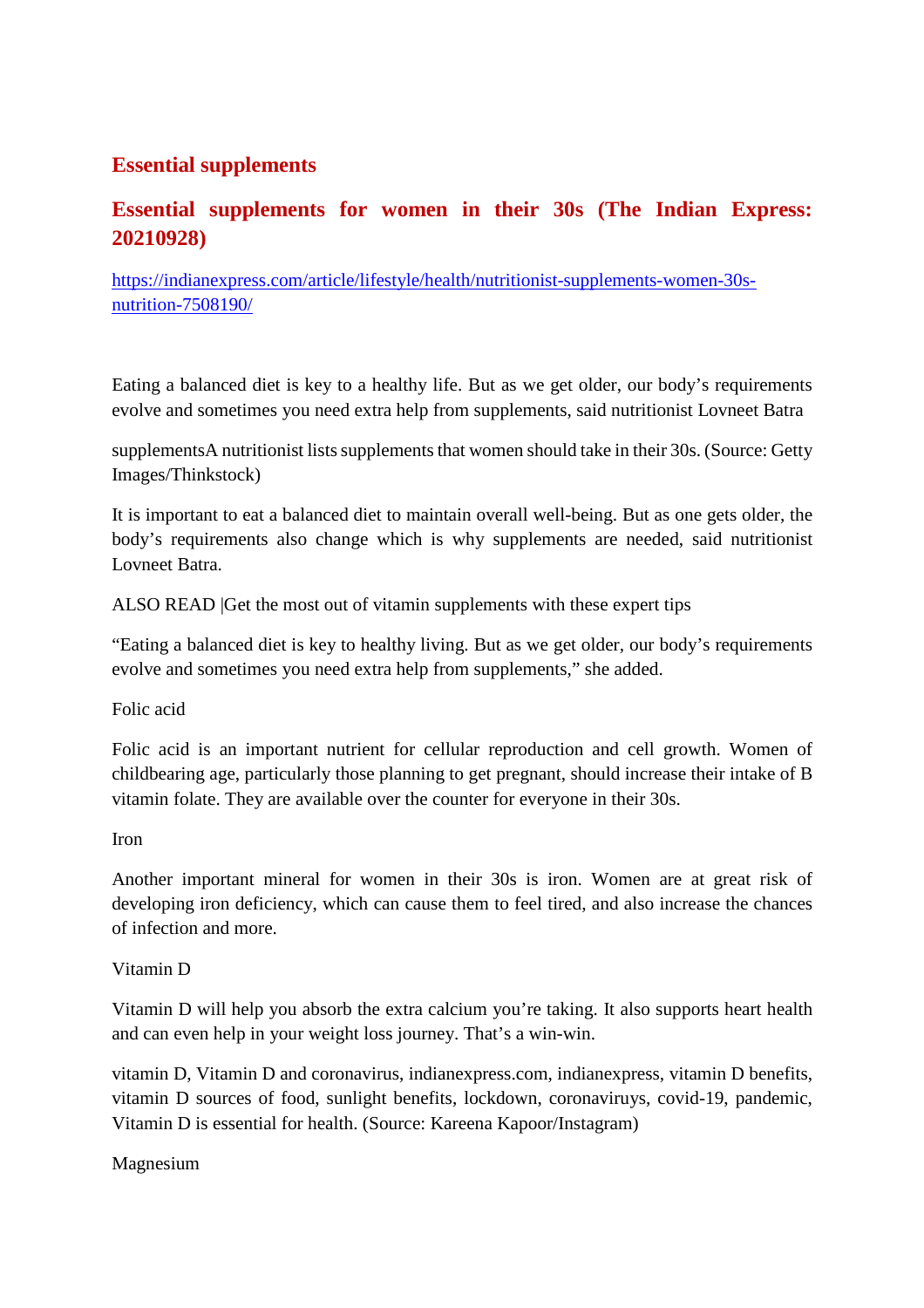This mineral is important as it helps your body make protein and bone, and keeps your blood sugar stable. Women with magnesium deficiency may experience muscle cramps, unexplained fatigue, mood disorders, high blood pressure, irregular heartbeat, nausea, and muscle weakness.

**Probiotics** 

These "friendly" bacteria are good for your gut. These supplements can help with digestive issues like diarrhoea or IBS and may even protect with allergies.

"One should focus on eating right and having a healthy lifestyle — that will help with your overall wellness. And also, always check with a doctor/dietitian before taking supplements," said Batra.

For more lifestyle news, follow us on Instagram | Twitter | Facebook and don't miss out on the latest updates!

 $\bigotimes$  The above article is for information purposes only and is not intended to be a substitute for professional medical advice. Always seek the guidance of your doctor or other qualified health professional for any questions you may have regarding your health or a medical condition.

### **Hungry**

### **Hunger was the major theme of my childhood': Sophia Loren (The Indian Express: 20210928)**

https://indianexpress.com/article/lifestyle/life-positive/sophia-loren-motivational-lifepositive-7517160/

The actor recounts how she was raised in deplorable conditions

Sophia Loren, Sophia Loren birthday, Sophia Loren videos, Sophia Loren interviews, Sophia Loren motivational videos, Morning motivation, Inspiration, Inspirational stories, life positive, indian express newsSophia Loren is an epitome of grace and divinity.

Yesteryear actor Sophia Loren is one of the most renowned stars Hollywood has ever seen. What many are unaware of is her trajectory: from having an impoverished childhood to her metamorphosis into an icon.

ALSO READ |'Looks aren't everything. Believe me, I'm a model': Cameron Russell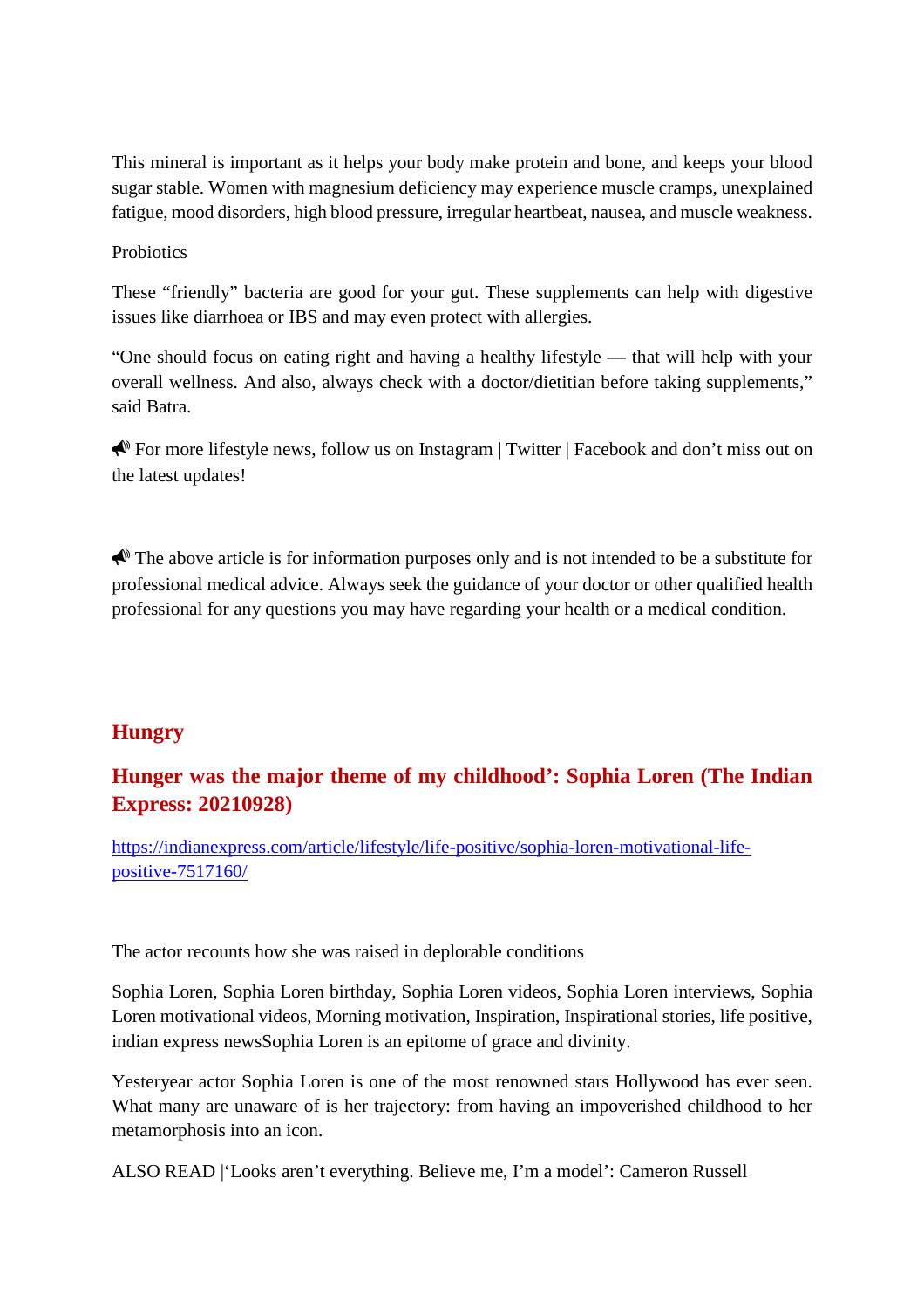Having been raised during the war, Loren's childhood was spent in deplorable conditions. In this video, the actor recounts how she was so thin back then that her friends would call her 'Sofia Stuzzicadenti' which translates to 'Sophia Toothpick'.

"Hunger was the major theme of my childhood," says Loren. "My mother was begging for food for us. She'd bring us back a potato, a fistful of rice". There was an instance during the war when the allies marched through Napoli and a soldier threw a piece of chocolate towards Loren but she had no idea what it was.

ALSO READ |Revolutionising the idea of success in relation to happiness

She says Ponti was her mentor. "I met Carlo when I was 16 years old so I really was born with him and believed in him so much because I felt protected by him and I felt little by little great love for him and I wanted to have a family with him." Although the film producer passed away in 2007, Loren says he is still the love of her life.

ALSO READ |Tom Hardy's troubled past and a stable present is a lesson in never giving up

In her famous book Yesterday, Today, Tomorrow: My Life, the actor writes, "My life became like a minefield through which I slowly made my way. I went from launch to launch, movie to movie, dinner to dinner. Facing each challenge allowed me to get closer to what I had dreamed of becoming."

In hindsight, she believed that her tragic childhood was a blessing a disguise, because whatever followed could only be an improvement.

### **Childhood obesity**

### **Childhood obesity is a more serious concern than coronavirus, says Dr Chris van Tulleken**

https://indianexpress.com/article/lifestyle/health/childhood-obesity-is-a-more-seriousconcern-than-coronavirus-says-dr-chris-van-tulleken-7523437/

The well-known medical researcher defined obesity as a "disease caused by ultra-processed food just like cancer is caused by tobacco".

childhood obesityDr Tulleken says that ultra-processed food is the only reason for childhood obesity. (Source: Getty Images/Thinkstock))

Childhood obesity is a growing health concern in the world, especially in India. The World Health Organization (WHO) has termed childhood obesity as one of the most serious public health challenges of the 21st century. According to Narayana Health, India has the second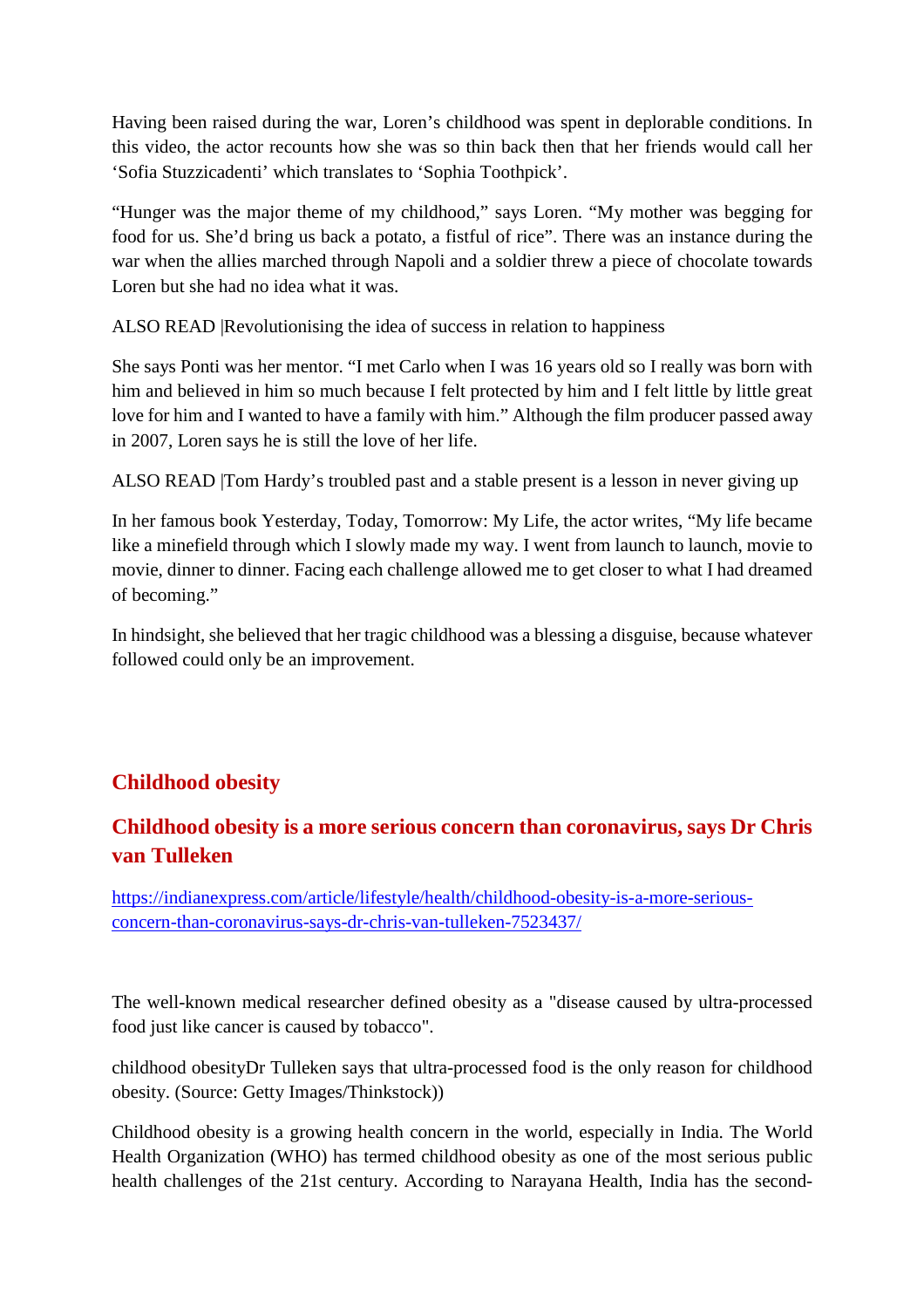highest number of children suffering from obesity in the world, with 14.4 million obese kids. With its worrying upward trend and serious health implications, it is important to immediately shift focus towards it.

Addressing this issue is the documentary 'What are we feeding our kids?' in which doctor and medical researcher Dr Chris van Tulleken takes us through his month-long experiment of eating ultra-processed food and reveals its impact on children's developing bodies. He explains how its consumption could alter the way a child's body and brain works.

In conversation with indianexpress.com, Dr Tulleken defined obesity as a disease caused by ultra-processed food just like cancer is caused by tobacco. "Around the world, I feel, it is a more serious concern than coronavirus."

"It a huge concern because of three reasons. Firstly, child obesity, at the moment, is incurable. Children do not lose weight and become healthy. They become adults with overweight who end up having enormously expensive chronic health problems. They live a difficult life as their physical and mental health suffer. This is also a huge problem economically because as children suffer, their education suffers too. Lastly, it is very bad for the environment because we cut down tropical forests to grow palm trees to make oil, and for other resources. So, it's very damaging for the planet," he added.

"Obesity also goes hand in hand with malnutrition. Many children who are overweight are also suffering from diseases that you normally associate with not eating enough food. Ultraprocessed foods are very low in nutritional content," he said.

|'Obesity is highly misunderstood; people usually equate food with weight gain': Dr Aparna Govil Bhasker

Dr Tulleken revealed that while working on the documentary, he realised that ultra-processed food is the only reason for childhood obesity. "Any food that is marketed in plastic packets and has ingredients you don't have in your kitchen is ultra-processed food. These foods surround us, certainly in the UK and increasingly in India as well. They are designed to be over-eaten."

Childhood obesity Obese children not only find it difficult to sleep but also difficult to learn. (File photo)

While it is widely believed that other lifestyle factors such as exercise also play a key role in childhood obesity, Dr Tulleken disagreed.

"Though exercise is very good for children, lack of exercise is not the reason for obesity. Food is the only reason for it. These food companies, very deliberately, aggressively market and sell foods that are designed to make you fat and are very unhealthy."

Obesity is not just a childhood health issue but also leads to increased health concerns during adulthood. Type 2 diabetes, joint pain, increased risk of cancer and heart attack, depression and digestive problems are some of the common ways childhood obesity manifests itself during adult years. "Almost every known medical problem is made worse by obesity," he said.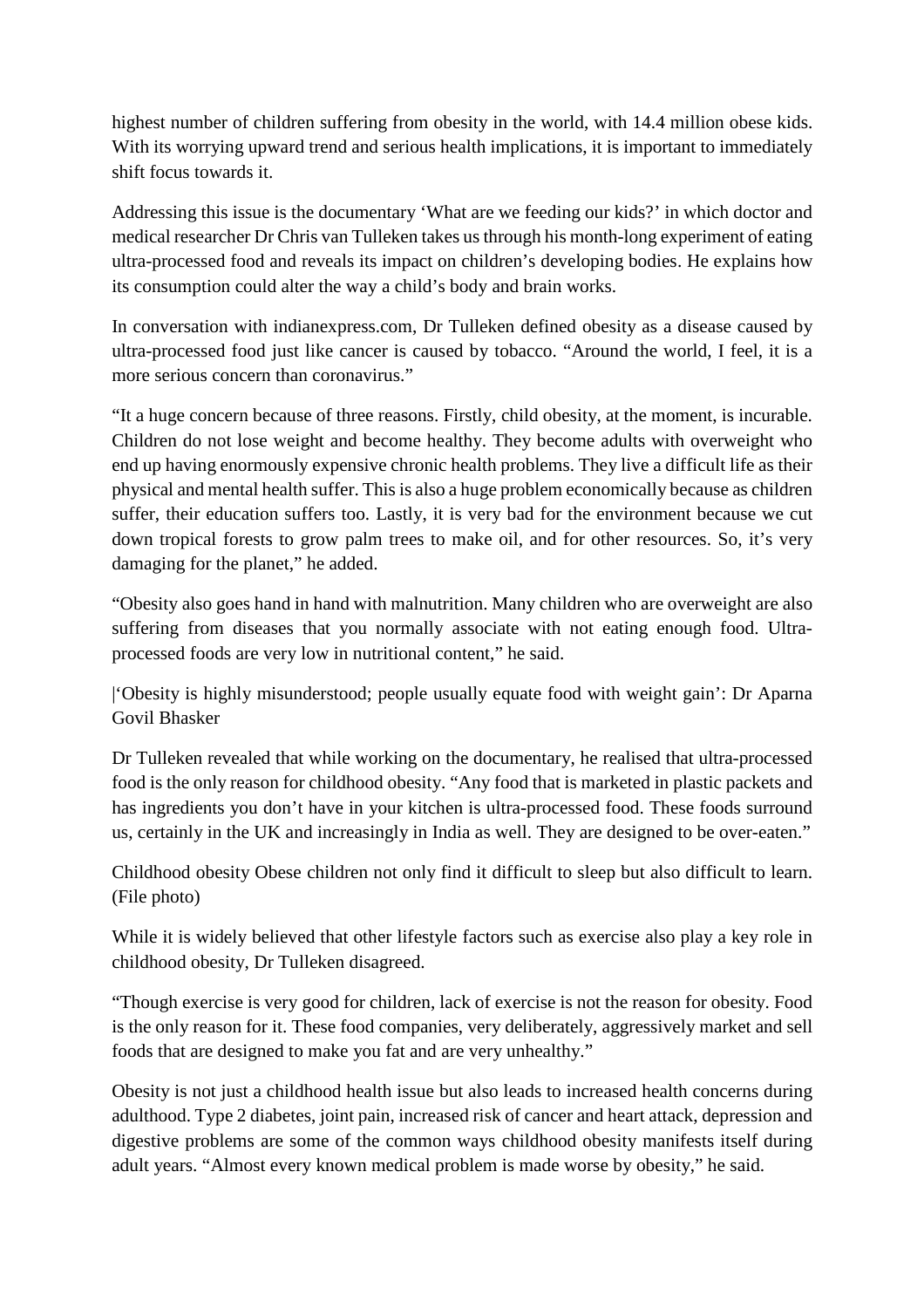Obesity could, further, also hamper children's mental growth. "These children not only find it difficult to sleep but also difficult to learn. The food has no nutrition in it so they don't perform well. They also get badly treated and bullied by their peers, leading to poor mental health," Dr explained.

With ultra-processed foods at the heart of obesity, a well-balanced healthy diet is essential to prevent obesity, according to Dr Tulleken. He said, "In India, a traditional Indian diet is very healthy consisting of fresh fruits and vegetables, pulses, grains, rice etc. It doesn't matter if there is fat, oil or salt. The new western breads, cereals, candy bars, flavoured yoghurts, chips and convenience meals among others should be avoided."

"Anything that your grandmother must have made is good. Traditional food is healthy for you. It is the replacement of Indian food culture with a corporate food culture that will drive illhealth. Ultra-processed foods are not really food, it's just edible junk," he concluded.

The documentary 'What are we feeding our kids?' premieres on October 4 at 8 pm on Sony BBC Earth.

### **Covid- 19 (The Asian Age: 20210928)**

http://onlineepaper.asianage.com/articledetailpage.aspx?id=15863325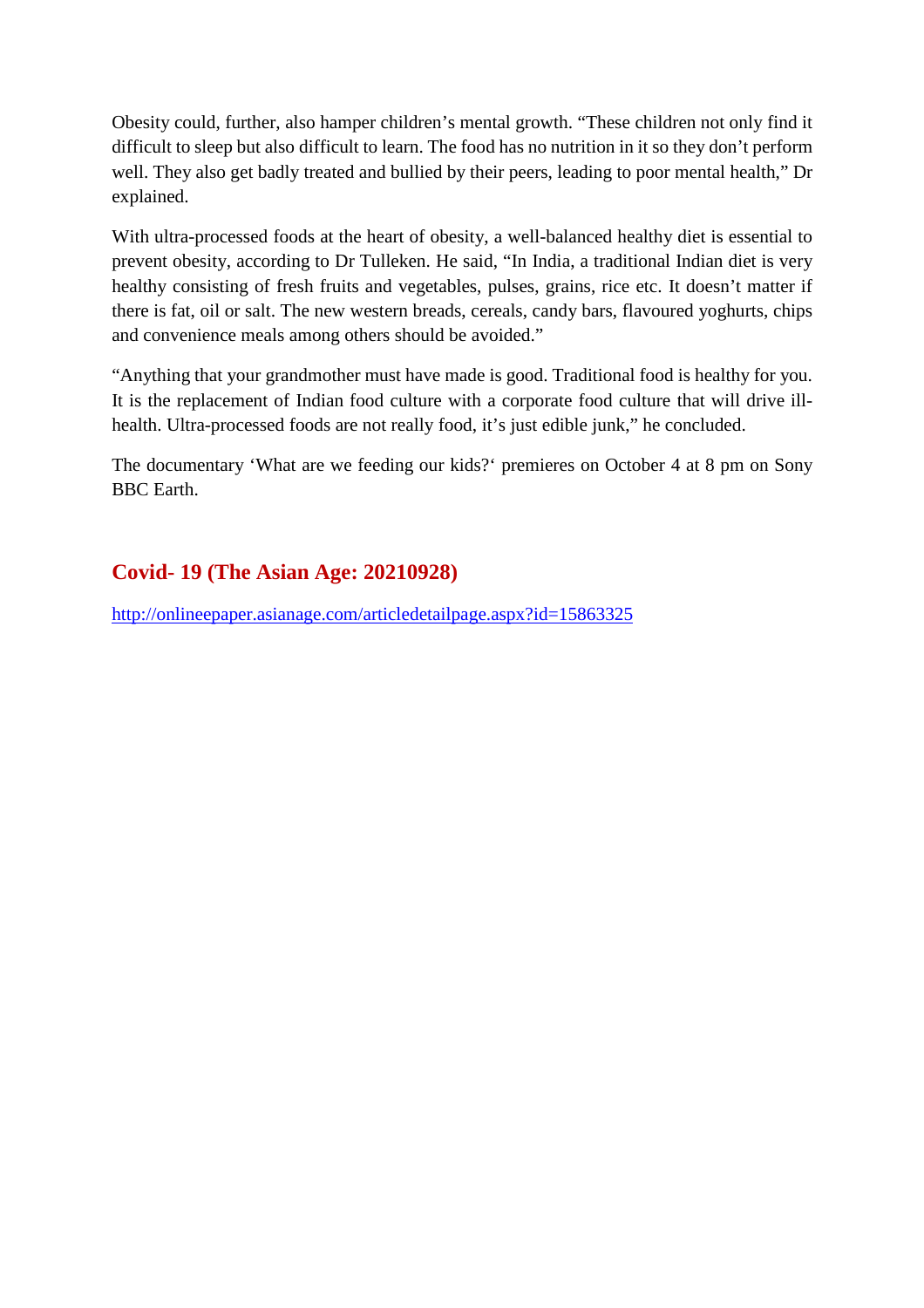# Covid-19: Active case load dives to lowest in 191 days

**AGE CORRESPONDENT** NEW DELHI, SEPT 27

India added 26,041 new coronavirus infections taking the total tally of Covid-19 cases to 3,36,78,786, while the active cases declined to 2,99,620, the lowest in 191 days.

According to the According to the<br>Union health ministry, the death toll climbed to 4,47,194 with 276 fresh fatalities reported in the last 24 hours. The active cases comprise 0.89 per cent of the total infections, while the national Covid-19 recovery rate was recorded at 97.78 per cent.

A decrease of 3,856 cases has been recorded in the active Covid-19 caseload in a span of 24 hours. The ministry said that less than 50,000 daily new cases were reported for 92 consecutive days.

The daily positivity rate was recorded at 2.24 per cent. It has been less than three per cent for last 28 days. The weekly positivity rate was

THE DEATH TOLL climbed to 4,47,194 with 276 fresh fatalities reported in the last 24 hours. The active cases comprise 0.89% of the total infections, while the national Covid-19 recovery rate was recorded at 97.78%

recorded at 1.94 per cent. It has been below three per cent for the last 94 days.

The number of people who have recuperated from the disease surged to 3,29,31,972, while the case fatality rate was recorded at 1.33 per cent. The cumulative doses administered in the country so far under the nationwide Covid-19 vaccination drive has exceeded 86 crore.

India's Covid-19 tally had crossed the 20-lakh mark on August 7, 2020. 30 lakh on August 23, 40 lakh on September 5 and 50 lakh on September 16. It went past 60 lakh on September 28, 70 lakh on A DECREASE OF 3,856 cases has been recorded in the active Covid-19 caseload in a span of 24 hours. The health ministry said that less than 50,000 daily new cases were reported for 92 consecutive days recently

October 11, crossed 80 lakh on October 29, 90 lakh on November 20 and surpassed the one-crore mark on December 19. India crossed the grim milestone of two crore on May 4 and three crore on June 23.

The 276 new fatalities include 165 from Kerala 36 and from Maharashtra. A total of 4,47,194 deaths have been reported so far in the country including 1,38,870 from 37,726 Maharashtra. From Karnataka, 35,490 from Tamil Nadu, 25,085 from Delhi, 24,603 from Kerala, 22,890 from Uttar Pradesh, and 18,736 from West Bengal.

### **WHO**

### **WHO tightens global air quality norms (The Hindu: 20210928)**

https://www.thehindu.com/sci-tech/health/who-tightens-global-air-qualitynorms/article36617490.ece

Move doesn't immediately impact India as its norms don't meet WHO's existing standards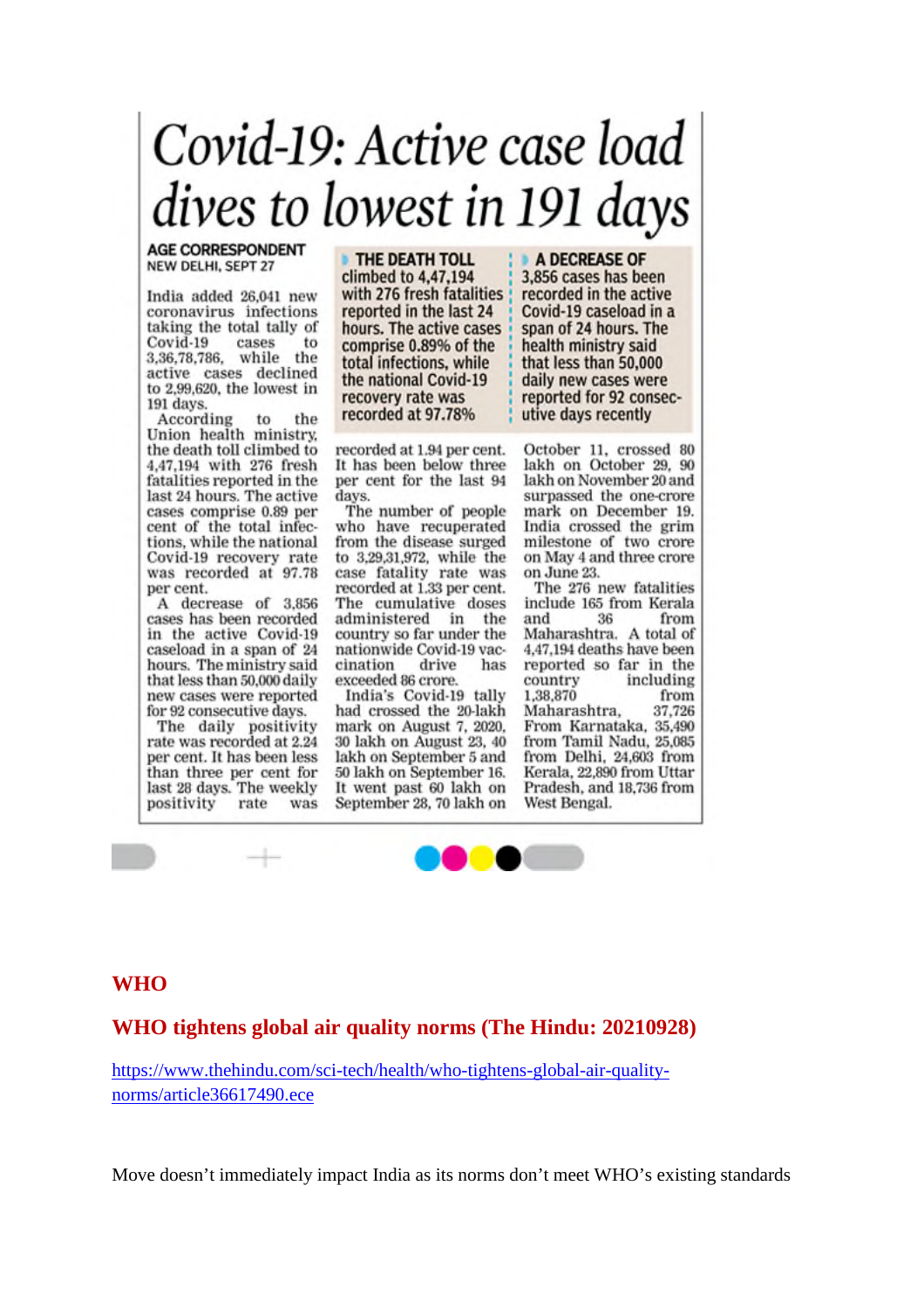The World Health Organisation (WHO) in its first-ever update since 2005 has tightened global air pollution standards in a recognition of the emerging

### **Foodv and Nutrition**

### **The seven-day cleansing diet (The Hindu: 20210928)**

https://www.thehindu.com/sci-tech/health/diet-and-nutrition/the-sevenday-cleansingdiet/article1999028.ece

Rid your body of accumulated toxins once or twice a year with a seven-day diet consisting of fruits and vegetables

You don't have to wait to fall ill to cleanse your system. It is wise to eliminate the accumulated toxins and cleanse the body once or twice a year to resto

### **Chronic pain emerging**

### **Chronic pain emerging as a major health problem: Specialists (The Hindu: 20210928)**

https://www.thehindu.com/news/cities/bangalore/chronic-pain-emerging-as-a-major-healthproblem-specialists/article36489097.ece

Survey indicates that 46% of Bengaluru's population below the age of 65 suffers from spinal problems

Chronic pain – defined as any persistent pain lasting more than three months – is rapidly emerging as a significant healthcare challenge in India, said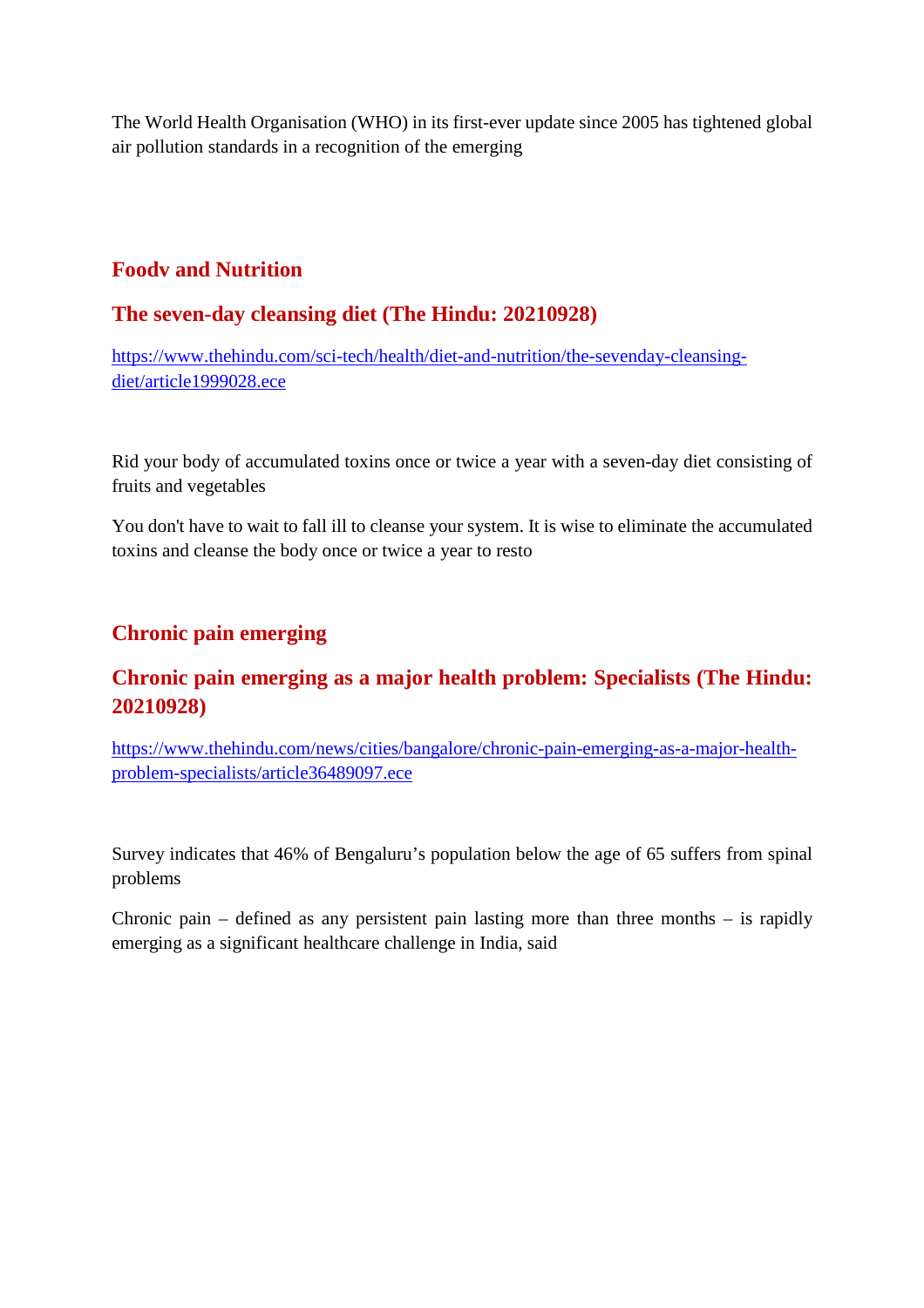### Health Cards

कार्ड में होगा बीमारियों का ब्योरा, एक क्लिक पर जान सकेंगे डॉक्टर (Hindustan: 20210928)

### **https://epaper.livehindustan.com/**

आज ऐसे मिशन की शुरुआत हो रही है,जिसमें भारत की स्वास्थ्य सुविधाओं में क्रांतिकारी परिवर्तन लाने की ताकत है।- नरेंद्र मोदी

### **या हैयोजना**

- हर व्यक्ति को 14 अंक का स्वास्थ्य खाता नंबर और हेल्थ कार्ड मिलेगा
- इसमें पुराना ब्योरा खुद अपलोड करना होगा तथा नए रिकॉर्ड बाद में अपने आप अपलोड होते रहेंगे
- डॉक्टर के पास जाएंगे तो आईडी लेकर वह आपका पिछला रिकॉर्ड देख लेंगे और इलाज करेंगे

्रे• आपके मोबाइल पर ओटीपी आएगा, उसके जरिए ही रिकॉर्ड देख सकेंगे

- डिजिटल डेल्थ मिशन के पोर्टल पर अस्पतालों, क्लीनिक,स्वास्थ्य केंद्रों, डॉक्टरों, लैब, दवा की दुकान आदि का भी ब्योरा उपलब्ध होगा
- हेल्थ अकाउंट नंबर या आईडी बनाना सबके लिए अनिवार्य नहीं है

### **या फायदा**

- बार-बार पैथोलॉजी,रेडियोलॉजी तथा अन्य टेस्ट की जरूरत नहीं होगी, पुरानी रिपोर्ट देखकर डॉक्टर बीमारी की जानकारी ले पाएंगे
- पुरानी बीमारियों,अब तक हुए उपचार आदि का पूरा ब्योरा एक जगह होगा कागजात लेकर घूमना जरूरी नहीं
- पोर्टल पर हर डॉक्टर-अस्पताल की जानकारी होगी,देश में कहीं भी आप अपनी भाषा और सुविधा के हसाब सेडॉटर का चयन कर सकगे
- नेशनल डिजटल हेथ मशन पोटल पर जाकर आईडी बना सकतेह। आधार या कसी अय दस्तावेज के जरिये मोबाइल एप से पंजीकरण होगा। सभी अस्पताल भी बनाएंगे।

### **नई दल| वशषे संवाददाता**

प्रधानमंत्री नरेंद्र मोदी ने सोमवार को आयुष्मान भारत-डिजिटल मिशन की शुरुआत की। इसके तहत हर नागरिक को एक हेल्थ आईडी और डिजिटल स्वास्थ्य पहचान-पत्र मिलेगा। भविष्य में उसके